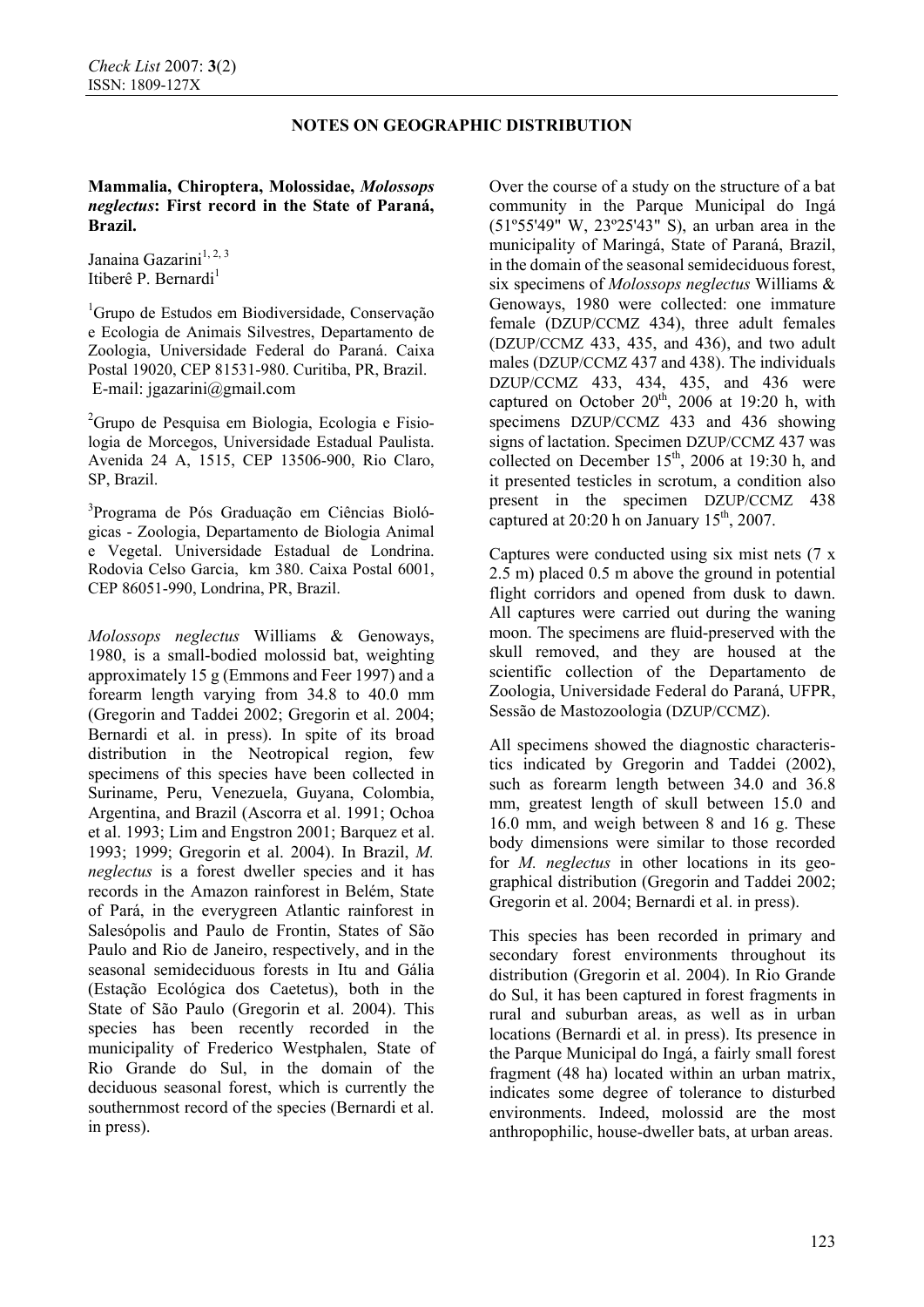# **NOTES ON GEOGRAPHIC DISTRIBUTION**

The obtained reproductive data corroborate what has been previously reported on this species in Rio Grande do Sul, where a lactating female and a male with testicles in its scrotum were found in January, 2006 and a male with testicles in its scrotum was captured in January, 2007 (Bernardi et al. in press; I. P. Bernardi, unpublished data), indicating that the species has reproductive activities between the spring and the summer in southern Brazil.

Sekiama et al. (2001) indicated the presence of this species in the Parque Nacional do Iguaçu, State of Paraná, based on its record by Barquez et al. (1999) in the Parque Nacional Iguazu, Province of Misiones, Argentina. Mireztki (2003) did not include *M. neglectus* in the checklist of bats of Paraná. The specimens reported here represent the first record of the species in Paraná, and its second record in southern Brazil. The occurrence of this taxon in Rio Grande do Sul and Paraná reinforce the possibility raised by Cherem et al. (2003) that *M. neglectus* is also present in the State of Santa Catarina.

The area where this study was conducted is located among the low priority regions for surveys of chiropterofauna by Miretzki (2003). Studies carried out in areas in Paraná classified as intermediate and very high priority have revealed

### **Literature cited**

- Ascorra, C. F., D. E. Wison and C. O. Handley Jr. 1991. Geographic distribution of *Molossops neglectus* Williams and Genoways (Chiroptera: Molossidae). Journal of Mammalogy 74: 828-830.
- Barquez, R. M., N. P. Giannini and M. A. Mares. 1993. Guide to the bats of Argentina: guia de los murciélagos de Argentina. Oklahoma Museum of Natural History, Oklahoma, Norman, University of Oklahoma. 119p.
- Barquez, R. M., M. A. Mares and J. K. Braun. 1999. The bats of Argentina. Special Publications of Museum Texas Tech University 42: 1-275.
- Bernardi, I. P., A. Pulchério-Leite, J. M. D. Miranda and F. C. Passos. *in press*. Ampliação da distribuição de *Molossops*

species that had not been reported in Paraná (e.g. *Histiotus montanus,* Miranda et al. 2006a; *Myotis albescens,* Miranda et al. 2007, respectively). Even in low priority areas, important new records are being reported, such as *Mimon bennettii* by Miranda and Bernardi (2006), a species currently classified as vulnerable to extinction (Margarido and Braga 2004) and a recently described species, *Eptesicus taddeii* Miranda, Bernardi & Passos. 2006 (Miranda et al. 2006b), indicating the need for continuing efforts in those areas for a better understanding of the composition of their bat communities, as well as the distribution patterns of their component species.

#### **Acknowledgements**

We thank Cassius Ricardo Santana, João Eduardo Brito, Patrícia Gallo, Denise Miguel Petroni and Ivanir Aparecida Favaro Gazarini for assistance during field work; Wagner André Pedro provided useful suggestions and criticism to the manuscript; Fernando C. Passos, curator of DZUP/CCMZ, for access to the collection; Marcio R. Pie for the translation of the manuscript, and Lucas Gazarini for revision to English language; an anonymous referee for suggestions to the manuscript. We also thank Anna Christina Esper Faria, manager of the Parque Municipal do Ingá, in Maringá, for the permit and support for the execution of this study. JG was funded by a scholarship from CAPES.

*neglectus* Williams & Genoways (Chiroptera:Molossidae) para o Sul da América do Sul. Revista Brasileira de Zoologia.

- Cherem J. J., P. C. Simões-Lopes, S. Althoff and M. P. Graipel. 2004. Lista dos Mamíferos do Estado de Santa Catarina, Sul do Brasil. Mastozoología Neotropical 11(2): 151-184.
- Emmons, L. H. and F. Feer. 1997. Neotropical Rainforest Mammals. A Field Guide, Second Edition. The University of Chicago Press. 307p.
- Freeman, P. W. 1981. A multivariate study of the family Molossidae (Mammalia: Molossidae): morphology, ecology, evolution. Fieldiana Zoology 7: 1-173.
- Gregorin, R. and V. A. Taddei. 2002. Chave artificial para a identificação de